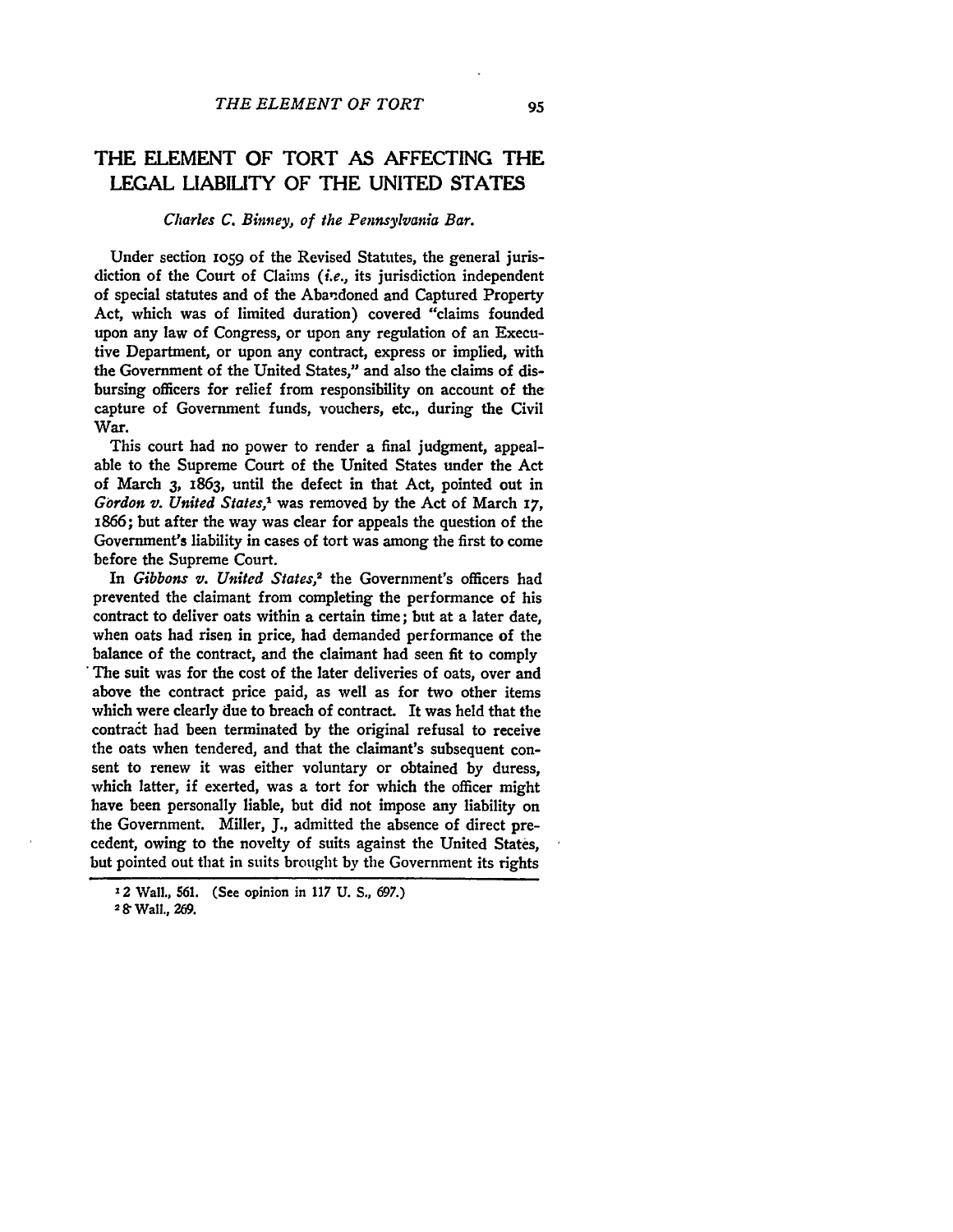had been held not to be impaired **by** the *laches* of its officers, however gross.<sup>8</sup> He further said:

"It is not to be disguised that this case is an attempt, under the assumption of an implied contract, to make the Government responsible for **the** unauthorized acts of its officer, those acts being in themselves torts. No government has ever held itself liable to individuals for the misfeasance, *laches,* or unauthorized exercise of power **by** its officers and agents **...**

"The language of the statutes which confer jurisdiction upon the Court of Claims, excludes **by** the strongest implication demands against the Government founded on torts...

"In the absence of adjudged. cases determining how far the Government may be responsible on an implied assumpsit for acts which, though unauthorized, may have been done in its interest, and of which it may have received the benefit, the apparent hardships of many such cases present strong appeals to the courts to indemnify the suffering individual at the expense of the United States.

"These reflections admonish us to be cautious that we do not permit the decisions of this court to become authority for the righting, in the Court of Claims, of all wrongs done to individuals **by** the officers of the General Government, though they may have been committed while serving, that government, and in the belief that it was for its interest. In such cases, where it is proper for the nation to furnish a remedy, Congress has wisely reserved the matter for its own determination. It certainly has not conferred it on the. Court of Claims."

In *Morgan v. United States*,<sup>4</sup> the Government had chartered a vessel, assuming the war risk; the owners agreeing to bear the marine risk. Against the judgment of the master and the pilot, the quartermaster in charge ordered her to be taken across a dangerous bar, and she was severely injured. It was held that the high wind and low stage of water were the proximate causes of the injury, but that even if the quartermaster's order could be regarded as the cause, there could be no recovery based on a tortious act, because "Congress has wisely reserved to itself the right to give or withhold relief where the claim is founded on the wrongful proceedings of an officer of the Government."

In *Langford v,. United States,'* the American Board of **Com**missioners for Foreign Missions claimed to own certain lands

*<sup>8</sup> U. S. v. Kirkpatrick, 9* Wheat., *720; Dox v. Postmaster General,* 1 Pet., **318.**

**<sup>4</sup>** 14 Wall., **531.**

**<sup>5 101</sup> U. S., 341.**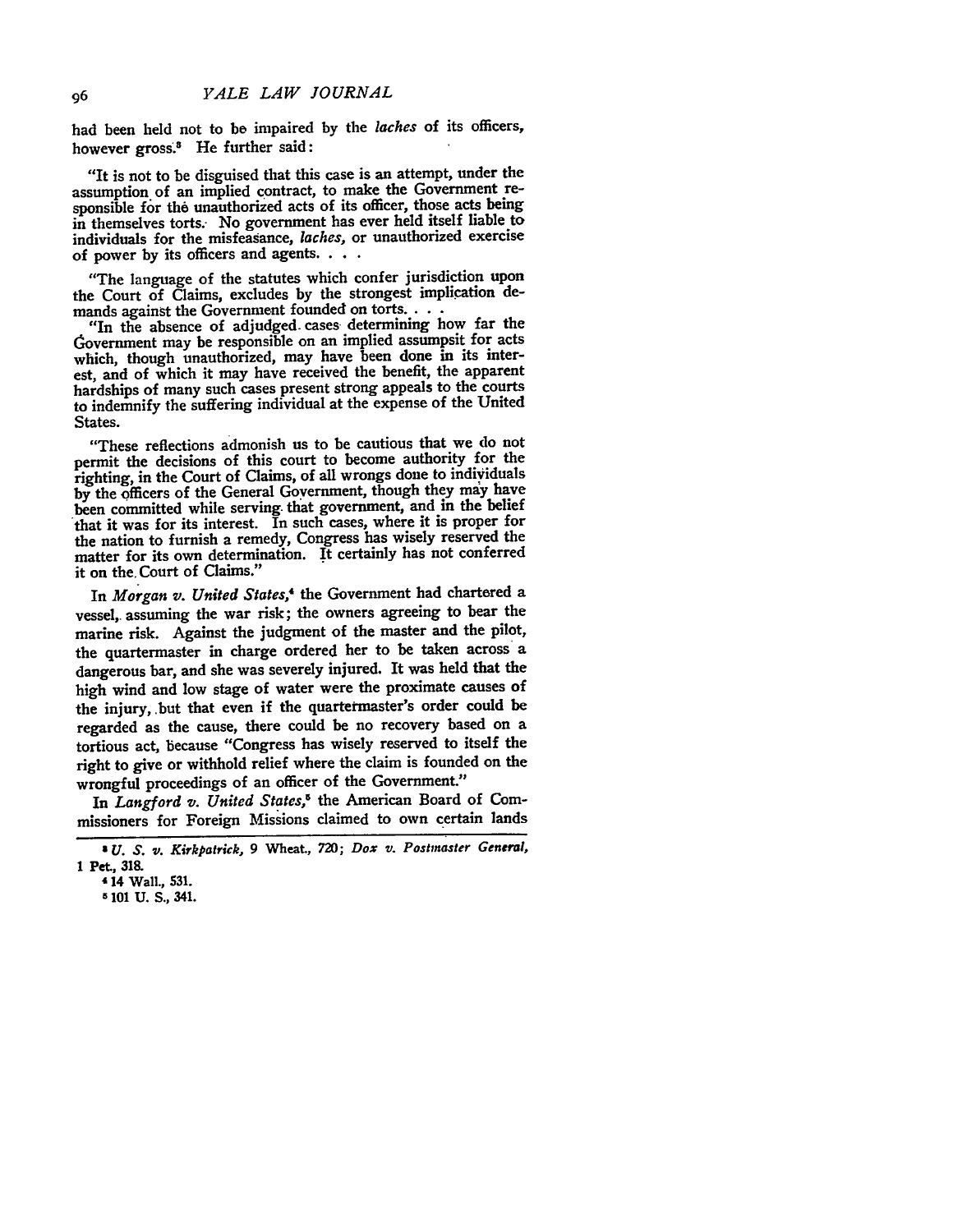and buildings which had been taken possession of **by** agents of the Indian Bureau. The Board had not consented to this taking, and brought. suit for use and occupation. The Supreme Court held that there was no jurisdiction over such suit, saying:

"Conceding that the title, or even the right to the possession of the premises, was in claimant, it would seem that the facts above stated show that the act of the United States in taking and holding that possession was an unequivocal tort, if the Government can be capable of committing one, and if the case were between individuals every implication of contract would be repelled."

The appellant had contended, however, that under the maxim, *Rex* **non** *potest peccare,* the United States could not commit a tort, and also that under the Constitution private property could not be taken for public use without compensation; but the court held, in the first place, that even in England the maxim of the king's impeccability related to him alone, not to the Government or those who administer it, and secondly, that an implied contract to pay the just value of property taken could only arise when the fact of the private ownership was not disputed.<sup>6</sup>

"It is a very different matter where the Government claims that it is dealing with its own, and recognizes no title superior to its own. In such case the Government, or the officers who seize such property, are guilty of a tort, if it **be** in fact private property. No implied contract to pay can arise any more than in the case of **stich** a transaction between individuals. It is conceded that no contract for use and occupation would, in that case, be implied. **. . .**There can be no reasonable doubt that this limitation [of the jurisdiction of the Court of Claims] to cases of contract, express or implied, was established in reference to the distinction between actions arising out of contracts, as distinguished from those founded on torts, which is inherent in the essential nature of judicial remedies.under all systems, and especially under the system of the common law.

The reason for this restriction is very obvious on a moment's reflection. While Congress might be willing to subject the Government to the judicial enforcement of valid contracts, which could only be valid as against the United States, when made **by** some officer of the Government acting under lawful authority,

**s** It is interesting to note that the Supreme Court did not then undertake to decide whether, even when the Government "acting **by** the forms that are sufficient to bind it, recognizes the fact thai it *is* taking *private* property for public'use," a recovery could be had in the Court of Claims. The right of suit in such cases was positively upheld in *U. S. v. Great Falls Mfg. Co.,* 112 **U. S.,** 645.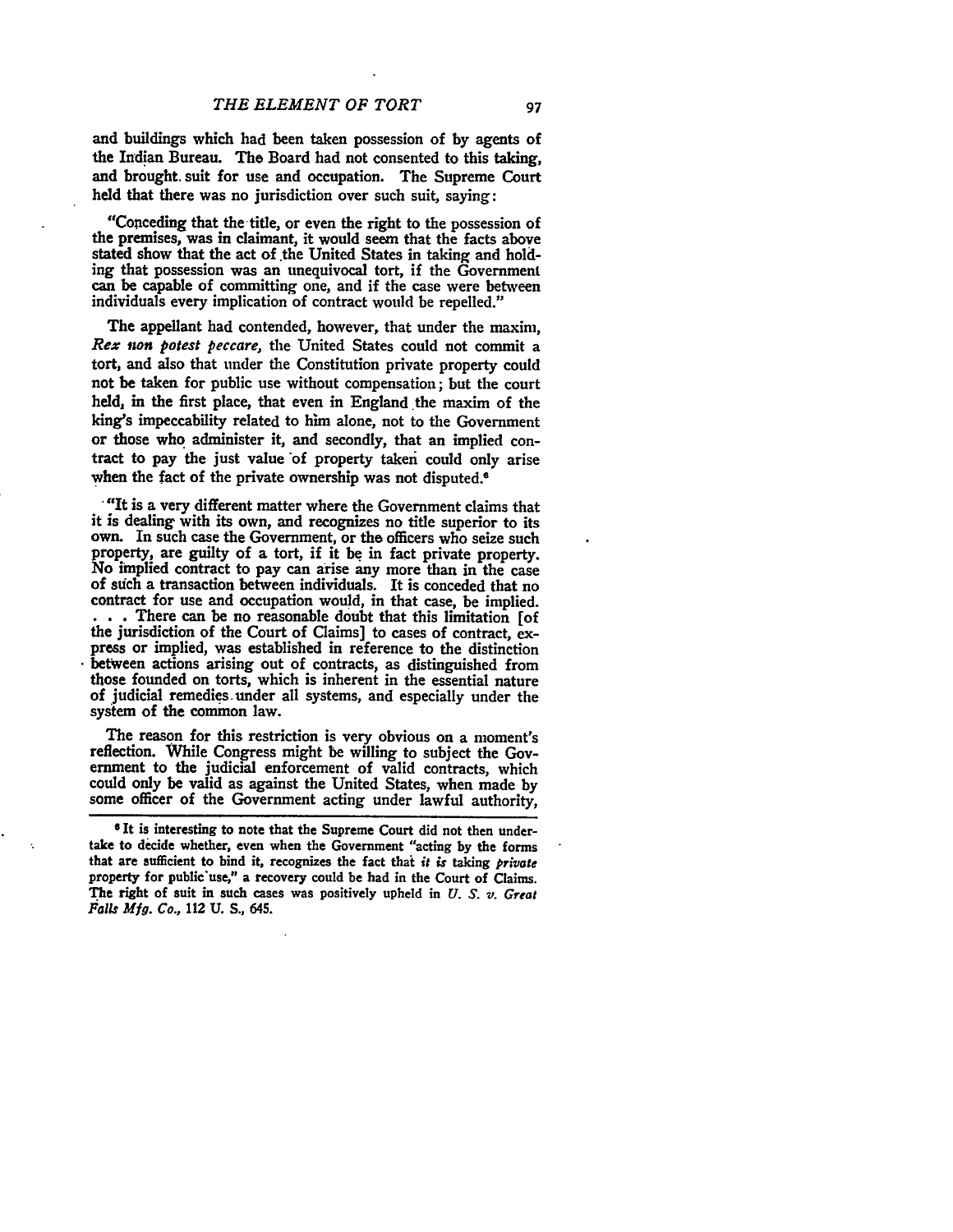with power vested in him to make such contracts, or to do acts which implied them, the very essence of a tort is that it is an unlawful act, done in violation of the legal rights of some one. For such acts, however high the position of the officer or agent of the Government who did or commanded them, Congress did not intend to subject the Government to the results of a suit in that court. This policy is founded in wisdom, and is clearly expressed in the Act defining the jurisdiction of the court; and it would ill become us to fritter away the distinction between actions ex *delicto* and actions *e.x* contractu, which is well understood in our system of jurisprudence, and thereby subject the Government to payment of damages for all the wrongs committed by its officers or agents, under a mistaken zeal, or actuated by less worthy motives."

**All** these cases were decided under the first statute which gave the Court of Claims jurisdiction as an actual court, and that jurisdiction was'somewhat amplified by the Act of March **3,** 1887 **<sup>1</sup>** (commonly called the Tucker Act), being at the same time conferred concurrently, with certain limitations, upon the District and Circuit courts throughout the country. The greater part of the jurisdiction (and the only part which need now be considered) embraces what are now recognized as four distinct classes of cases,<sup>8</sup> viz.:

**(i)** All claims founded upon the Constitution of the United States or any law of Congress, except for pensions, or

**(2)** Upon any regulation of an Executive Department, or

(3) Upon any contract, express or implied, with the Government of the United States, or

(4) For damages, liquidated or unliquidated, in cases not sounding in tort.

All these four classes are further described by the words, "in respect of which claims the party would be entitled to redress against the United States either in a court of law, equity, or admiralty, if the United States were suable."

Shortly after the jurisdiction was thus amplified a suit was brought for the principal of certain Government bonds which, it was alleged, the Register of the Treasury had cancelled, negligently and without authority of law, issuing new ones in their place to other parties than the real owners of the original bonds. It was held that the Government was not liable, the Supreme Court saying:

<sup>724</sup> Stats., **505;** 1 Supp. R. S., 559.

**<sup>8</sup>** See *Dooley v. U. S.,* 182 **U. S.,** 222, 224.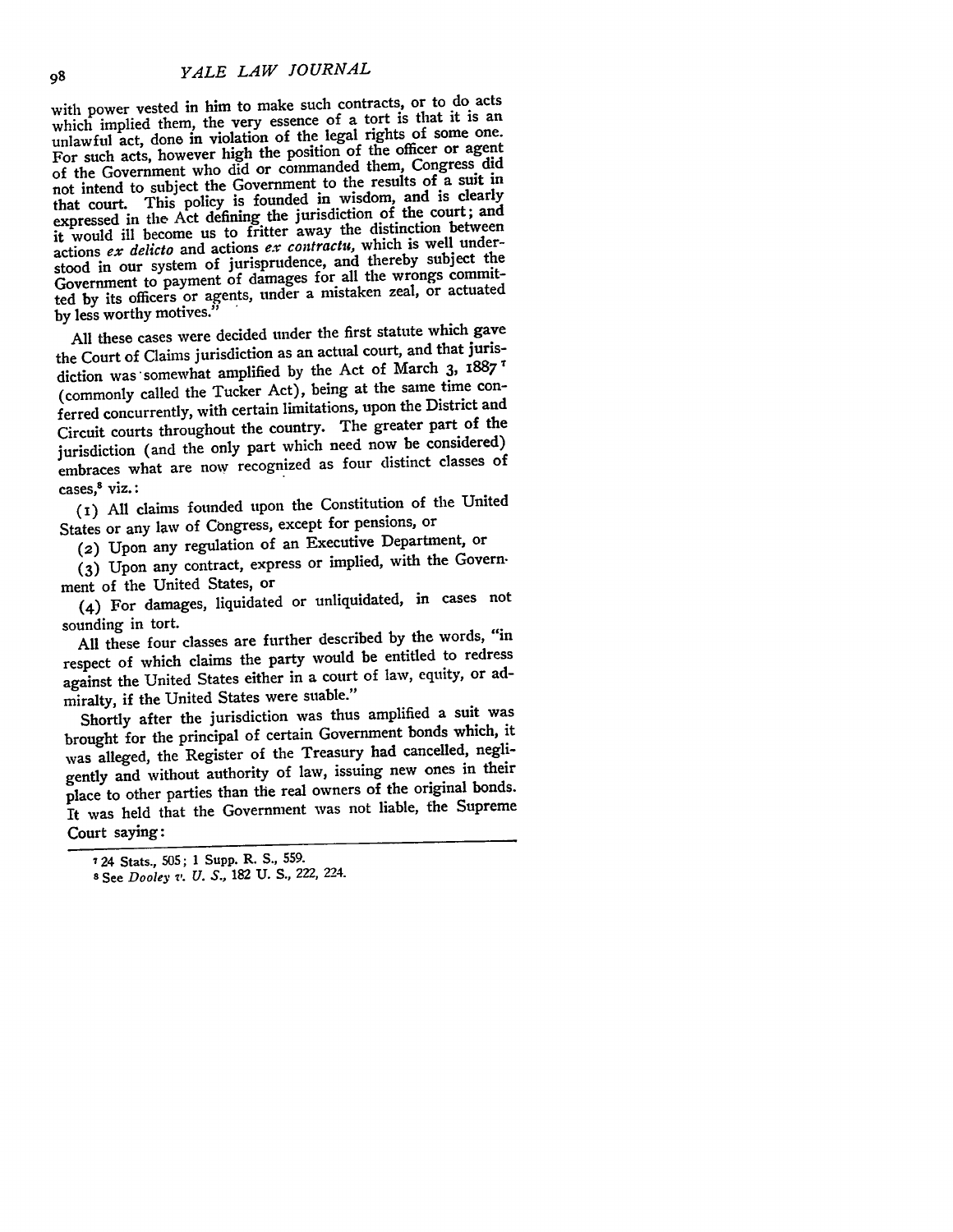"It is a well settled rule of law that the Government is not liable for nonfeasances or misfeasances, or negligence of its officers, and that the only remedy to the injured party in such cases is **by** appeal to Congress. . **.** . If this **be** treated as a case of tort, then **it** is clear that **the** Government is not liable, not only upon the ground above stated, but because under the Act of Congress conferring jurisdiction upon the Court of Claims, **24** Stat., **505,** c. **359,** there is an express exception of cases sounding in tort."

This doctrine was more recently recognized **by** Brown, **J.,** in his concurring opinion in *United States v. Lynah* (i88 **U. S.,** 445, 479), in which, while differing from the rest of the court on some points, he said:

"I freely admit that, if the property were seized or taken **by** officers of the Government without authority of law, or subsequent ratification, **by** taking possession or occupying property for public use, there could be no recovery, since neither the Government nor any other principal is bound **by** the unauthorized acts

These repeated statements of the doctrine make it perfectly clear that under the present jurisdiction of the courts, the Gov**ernment** cannot be held liable on a claim which exists solely **by** reason of a tort committed **by** a Government officer, even in the course **of** his performance of official duty, but there remains the broader question of whether the Government can be sued in cases founded upon the Constitution, or an Act of Congress, or a regulation of an Executive Department, where any element of tort enters into the case. In dealing with this question the cases must be studied very closely, and all dicta carefully separated from the actual grounds of decision.

*United States v. Jones 9* involved merely the question of whether **a.** federal court could compel the issue of a patent for public land, not a matter of tort at all, but the opinion contains this statement in regard to the Tucker Act:

"The jurisdiction here given to the Court of Claims is precisely the same as that given in the Acts of 1855 and 1863, with the addition that it is extended to 'damages . . . in cases not sounding in tort' and to claims for which redress may be had 'either in a court of law, equity or admiralty.'"

The statement above quoted is clearly inaccurate, as it makes no mention of claims founded upon the Constitution, and it must be regarded as a *dictum* except in so far as it bears upon the precise question before the court.

**<sup>9131</sup> U. S., 1, 16.**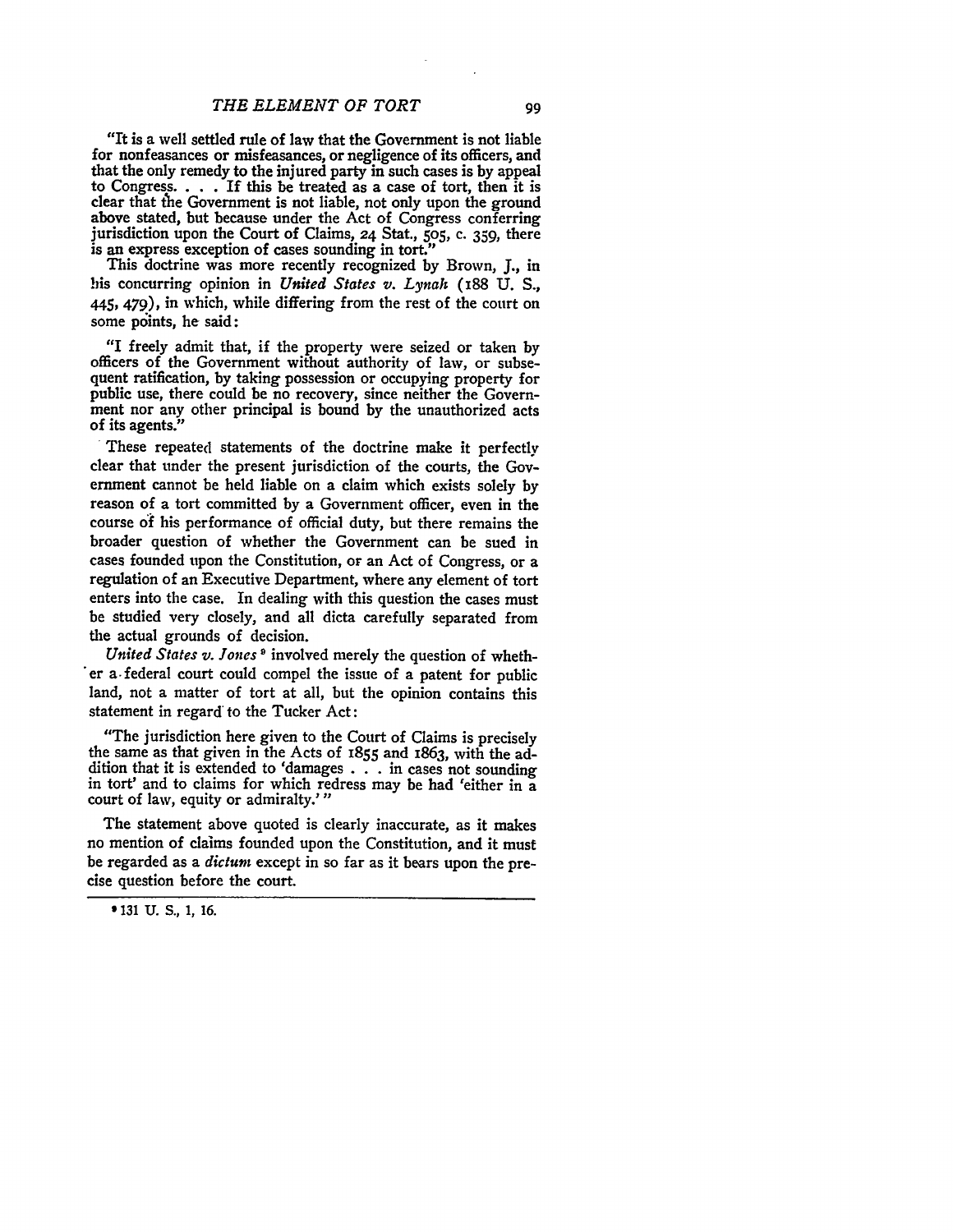Hill v. United States<sup>10</sup> involved only the question of whether the Government could **be** sued for use and occupation of real estate when it pleaded a paramount title. The Supreme Court held that if the plaintiff's title was good, the case was one of tort, and hence governed **by** *Langford v. United States,* already cited, but Gray, **J.,** went beyond this, and undertook to generalize in regard to the Tucker Act, saying:

"The whole effect of the Act of March **3, 1887, c. 359,** under which this suit was brought, was to give the Circuit and District courts of the United States jurisdiction, concurrently with the Court of Claims, of suits to recover damages against the United States, in cases not sounding in tort. *United States v. Jones, <sup>131</sup>* **U. S., 1,** 16, 18.

The United States cannot be sued in their own courts without their consent, and have never permitted themselves to be sued in any court for torts committed in their name by their officers. Nor can the settled distinction, in this respect, between contract and tort, be evaded by framing the claim as upon an implied contract. *Gibbons v. United States,* 8 Wall., **269, 274;** *Langford v. United States,* ioi **U.** S., 341, 346; *United States v. Jones,* above cited."

The *dictum* as to "the whole effect" of the Tucker Act was simply a more emphatic than accurate way of saying that the Act gave no jurisdiction to try questions of title to real estate as between the Government and other parties, in suits for use and occupation. The sweeping statement as to torts, however, goes beyond what was needed to decide the issue in that case, and the references **to** the *Gibbons* and *Langford* cases show that the learned judge had in mind only cases of tort pure and simple and did not consider the subject of tortious violations **of** constitutional or statutory rights.

*Schillinger v. United States 1'* was a claim for the wrongful use of a patented invention in the construction of a certain pavement, or, in other words, for infringement of the patent, an unquestionable tort. The opinion cites the provisions of the Acts of 1863 and 1887, defining the jurisdiction of the Court of Claims, and says:

"Under neither of these statutes had or has the Court of Claims any jurisdiction of claims against the Government for mere torts; some element of contractual liability must lie at the foundation of every action."

**<sup>10</sup>** 149 U. S., **593,** 598. **11155 U. S.,** 163.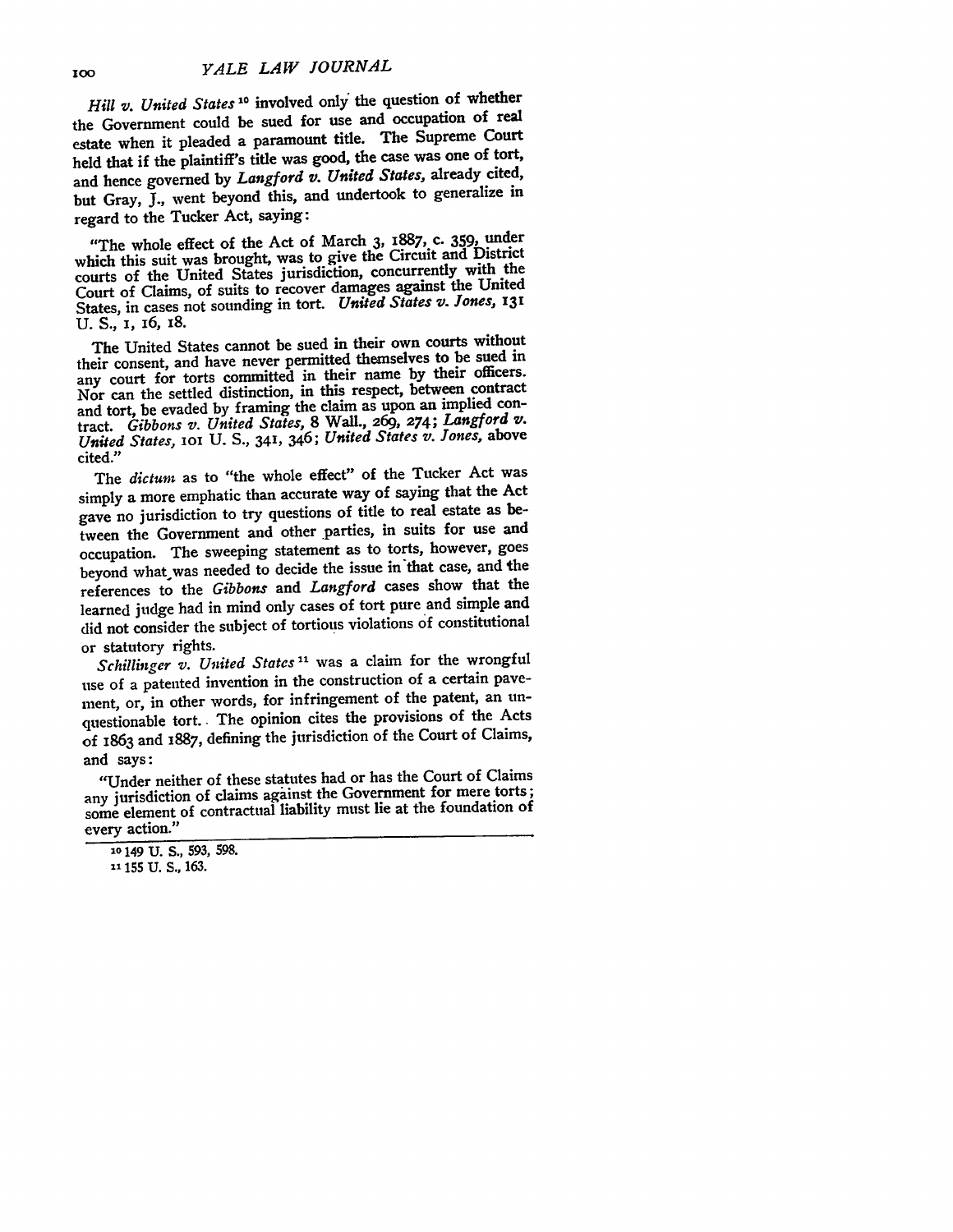The opinion goes on to cite the passages from *Gibbons v. U. S. and Morgan v. U. S.,* already quoted above, adding:

"The rule thus laid down has been consistently followed **by** this court, in many cases up to and including the recent case of *Hill v. United States,* **149 U. S., 593, 598.**

If there was any error in this interpretation, first announced in 1868, of the scope of the Act, and if it was the intent of Congress to grant to the court jurisdiction over actions against the Government for torts, an amending statute of but a few words would have corrected the error and removed all doubt. While the language of the Act of **x887** is broader than that of **1855,** it is equally clear in withholding such jurisdiction. It added, "all claims founded upon the Constitution of the United States," but that does not include claims founded upon torts, any more than "all claims founded upon any law of Congress" found in the prior Act. The identity of the descriptive words excludes the thought of any change.

It is said that the Constitution forbids the taking of private property for public uses without just compensation; that therefore every appropriation of private property by any official to the uses of the Government, no matter how wrongfully made, creates a claim founded upon the Constitution of the United States and within the letter of the grant in the Act of 1887 of the jurisdiction to the Court of Claims. If that argument be good, it is equal-<br>ly good applied to every other provision of the Constitution as<br>well as to every law of Congress. This prohibition of the taking of private property for public use without compensation is no more sacred than that other constitutional provision that no person **shall** be deprived of life, liberty, or property, Without due process of law. Can it be that Congress intended that every wrongful arrest and detention of an individual, or seizure of his property **by** an officer of the Government, should expose it to an action for damages in the Court of Claims? If any such breadth of jurisdiction was contemplated, language which had already been given a restrictive. meaning would have been carefully avoided.

It is true also that to jurisdiction over claims founded "upon any contract, expressed or implied, with the Government of the United States," is added jurisdiction over claims "for damages, liquidated or unliquidated," but this grant is limited by the provision "in cases not sounding in tort." This limitation, even if qualifying only the clause immediately preceding, and not extending to the entire grant of jurisdiction found in the section, is a clear endorsement of the frequent ruling of this court that cases sounding in tort are not recognizable in the Court of Claims."

The last sentence of the above extract scarcely shows the late Mr. Justice Brewer's usual lucid reasoning. If the words, "in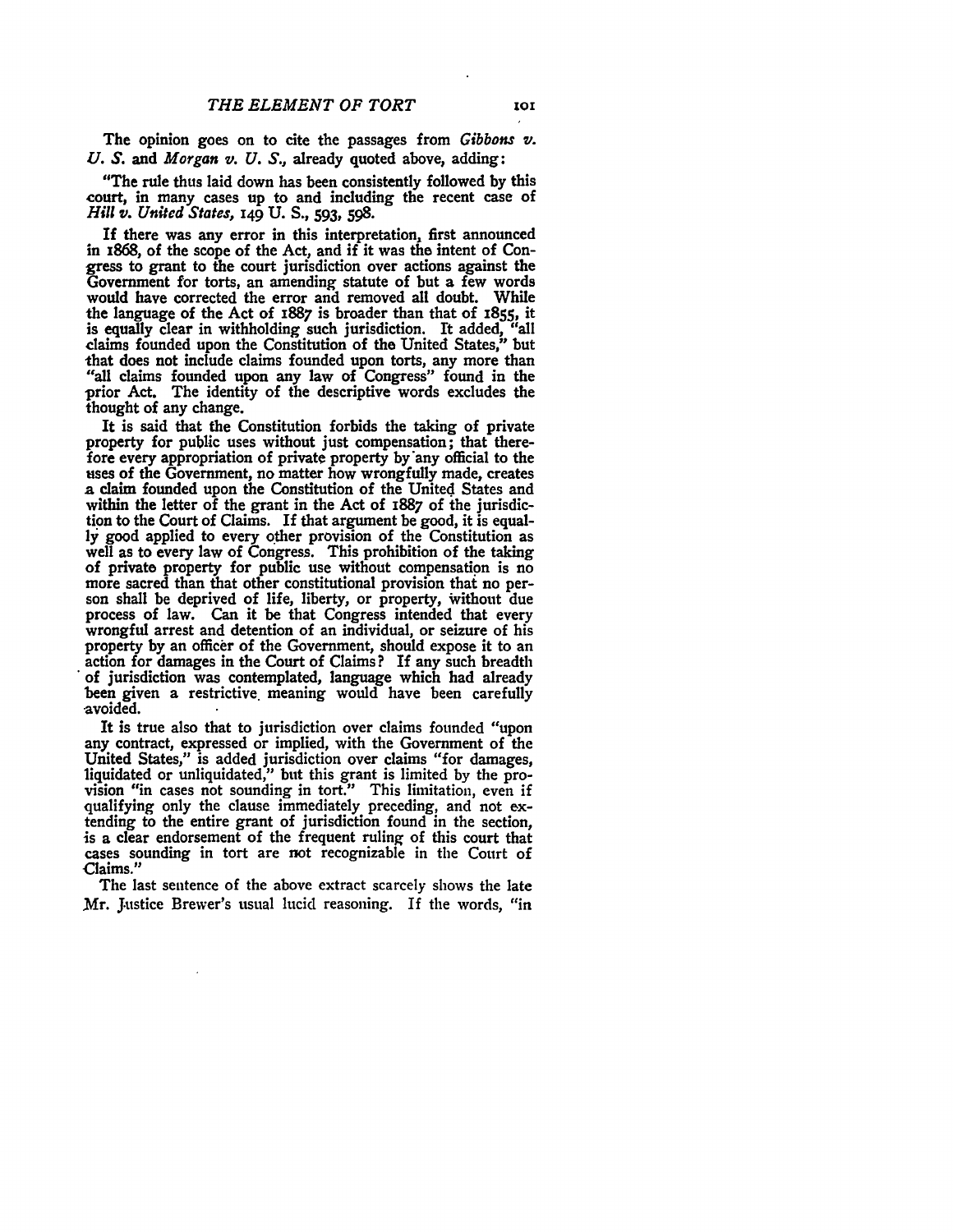**<sup>102</sup>***YALE LAW JOURNAL*

cases not sounding in tort," did not extend to the entire grant of jurisdiction, then the jurisdiction over claims founded upon the Constitution or a law of Congress or a Departmental regulatioi must cover all such claims, whether "sounding in tort" -or not. there being nothing irreconcilable between the condition of being founded upon the Constitution or a statute, and the condition of "sounding in tort." If a claim "sounding in tort" has nothing else to support it than the mere tort, then it may be said to be founded on a tort; but if its foundation is upon the Constitution a law of Congress, or a Departmental regulation, that foundatior cannot be destroyed by the mere fact that the act which violatec the claimant's constitutional or other rights was itself of a tortious character. It is therefore not surprising that the sweeping statements of the opinion were strongly dissented from by Harlan and Shiras, **J. J.,** who said:

"There is another view of the case which is independent of mere There is another view of the case when the first time, gives the<br>contract. The Act of March **3887**, for the first time, gives the Court of Claims jurisdiction to hear and determine **"all** claim. Founded upon the Constitution of the United States." If the<br>founded upon the Constitution of the invention described in i Schillinger patent be valid, and if the invention described in i has been used or appropriated by the Government through it agent charged with the improvement of the Capitol grounds, the the patentee or those entitled to enjoy the exclusive rights grante **by** it, are entitled to be compensated **by** the Government. An. the claim to have just compensation for such an appropriation o private property to the public use is "founded upon the Constitution private property to the public use is "founded upon the Constitu private property to the plant. It is none the less a claim of that char<br>tion of the United States." It is none the less a claim of that char acter, even if the appropriation had its origin in tort. The con stitutional obligation cannot be evaded **by** showing that the orig inal appropriation was without the express direction of the Gov. ernment, nor by simply interposing a denial of the title of the ernment, nor by simply interposing a denial of the title of the ernment, not by simply interpending rights alleged to have bee<br>claimant to the property or property rights alleged to have bee elaimant to the property of properties and appropriations are for<br>appropriated. The questions of the decided in favor of the appropriated. The questions of being decided in favor of the<br>judicial determination. Those being decided in favor of the claimant, the Constitution requires a judgment in his favor. If the claim here made to be compensated for the use of a patented invention, is not founded upon the Constitution of the United States, it would be difficult to imagine one that would be of that character."

In *United States v. Berdan Fire Arms Co.1<sup>2</sup>*the suit was for the use of two patented inventions, and the Supreme Court held that a contract must be implied as regards the later patent, though not as regards the earlier one. The opinion states:

**12156 U. S., 552.**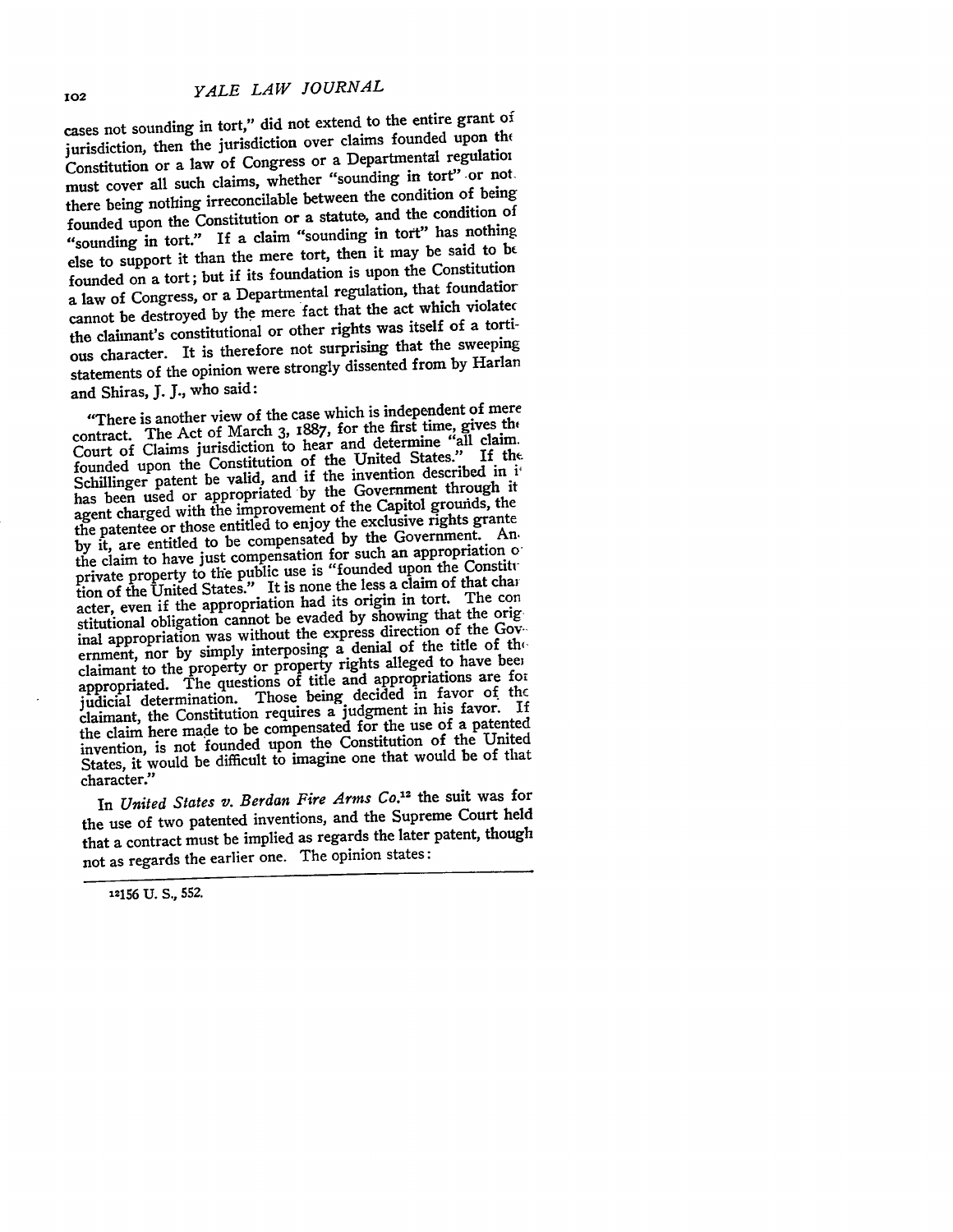"With respect to the first, little need be said. . . . Even if there were findings sufficient to show that the Government had in any manner infringed upon this patent, there is nothing disclosing a contract, express or implied, and a mere infringement, which is only a tort, creates no cause of action cognizable in the Court of Claims. *Gibbons v. United States,* 8 Wall., **269;** *Morgan v. United States,* 14 Wall., **531;** *Hill v. United States,* **I49 U. S.,** 593; *Schillinger v. United States,* 155 U. **S., I63 ...**

But as heretofore stated, something more than a mere infringe- ment, which is a tort and not within the jurisdiction of the Court of Claims, is necessary to enable the petitioner to maintain this action. Some contractual liability must be shown."

In that case no attempt seems to have been made to base the claim on the patentee's constitutional or statutory rights, but suit was brought solely upon the theory of an implied contract, which failed as to the first patent, though it was sustained as to the second one. Assuming that the first patent had been used, which was not dearly proved, the only alternative presented was that between tort and contract, and hence the court cannot be critcised, as in the *Schillinger* case, for failing to recognize the constitutional basis of the claim. At the same time the court's desire to give the claimant all the relief possible led it to take a very advanced positon in implying a contract as to the second patent, holding that, in the absence of any denial of the patentee's title, the expressed willingness of the Government's officers that the patentee should sue in the Court of Claims, was equivalent to a contract to pay whatever rate of royalty the court should find to be due. It is obvious that in a suit.between individuals such a development of the doctrine of implied contracts would never have been resorted to, ind the case would have been one of tort; and one can only conclude that while "the settled distinction between tort and contract" (to quote Judge Gray's words in *Hill v. United States)* is recognized in suits against the United States, as well as in other litigation, the distinction is not quite the same in the one class of cases as in the other.

In *Russell v. United States* **'3** suit was brought for the alleged use of a patented invention, on the theory of an implied contract, but the facts alleged in the petition showed infringement only, and it was held that no contract could be implied. McKenna, *J.,* said:

"It is conceded that a contract must be established to entitle ap- pellants to recover, and, it is contended, that one is established by

**is 182 U. S., 516.**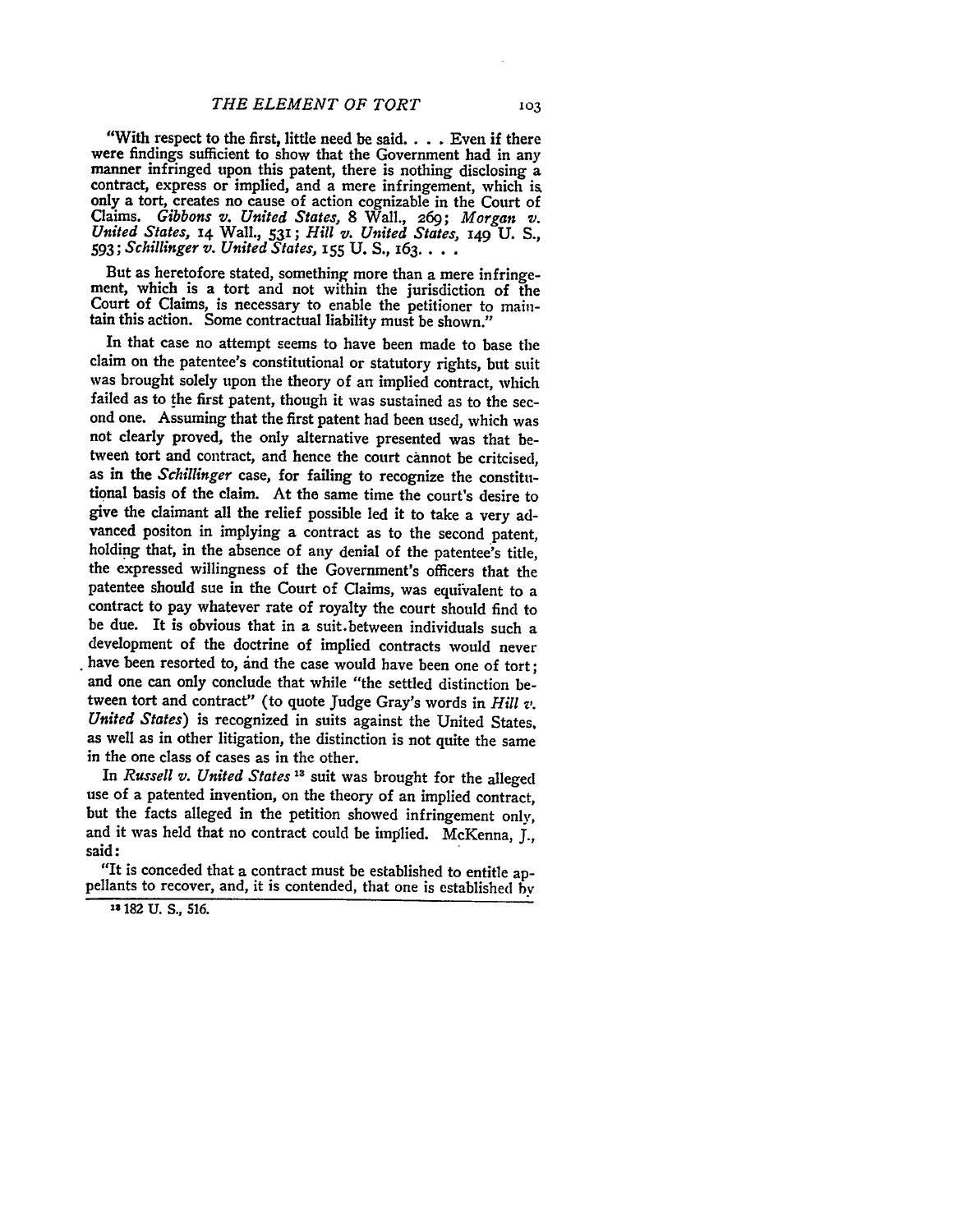the correspondence between the Ordnance Department and Russell in regard to the use of the "Army rifle," which, it is claimed, contained features of Russell's invention. That is, not an express contract is claimed, but an implied contract is claimed. This court has held that under the Act of March 3, 1887, 24 Stat., 505 nas include that and the solution of claims had jurisdic-<br>c. 359, defining claims of which the Court of Claims had jurisdiction, the court had no jurisdiction of demands against the United States founded on torts. *Schillinger v. United States,* **155** U. S., 163; *United States v. Berdan Fire Arms Co.,* i56 U. **S., 552.** In other words, to give the Court of Claims jurisdiction, the demand sued on must be founded on a convention between the parties- "a coming together of minds." **. . .**

If the United States was a person, on the facts of this record (assuming, of course, the petition to be true) it could be sued as upon an implied contract, but it is the prerogative of a sovereign not to be sued at all without its consent or upon such causes of action as it chooses. It has not chosen to be sued in an action sounding in tort, this court has declared, as we have seen."

The expression, "If the United States was a person . . **.** it could be sued as upon an implied contract," must mean "it could be sued in tort as well as upon an implied contract," which is undoubtedly true; whereas, in that particular case the only reason why the United States could not be sued as upon an implied contract would have been as applicable in the case of an ordinary person, viz., that no contract could fairly be implied from the facts. On those facts a person might have been sued for the tort of infringement, but the Government could not be sued at ali.

The statement in the paragraph first quoted, that "to give the Court of Claims jurisdiction, the demand sued on must be founded on . . **.** 'a coming together of minds'" is equally elliptical, for though worded as a broad generality, it only applies to cases of contract, not to claims founded on the Constitution or an Act of Congress, where the facts can hardly be regarded as involving *"a* coming together of minds." In short, all that this case really decides is that when the petition alleges facts showing a tort and nothing more-a case "founded on tort"--there can be no recovery on the ground of a contract, and the general language of the opinion must fairly be understood with reference to the narrow scope of the decision.

Harlan, J., who had dissented in the *Schillinger* case, did not participate in the *Russell* case. Had he done so, he would almost certainly have joined in the dissent of Shiras, White and Peckham, J. J. It seems clear, however, that not all the five judges who formed the majority in the *Russell* case intended to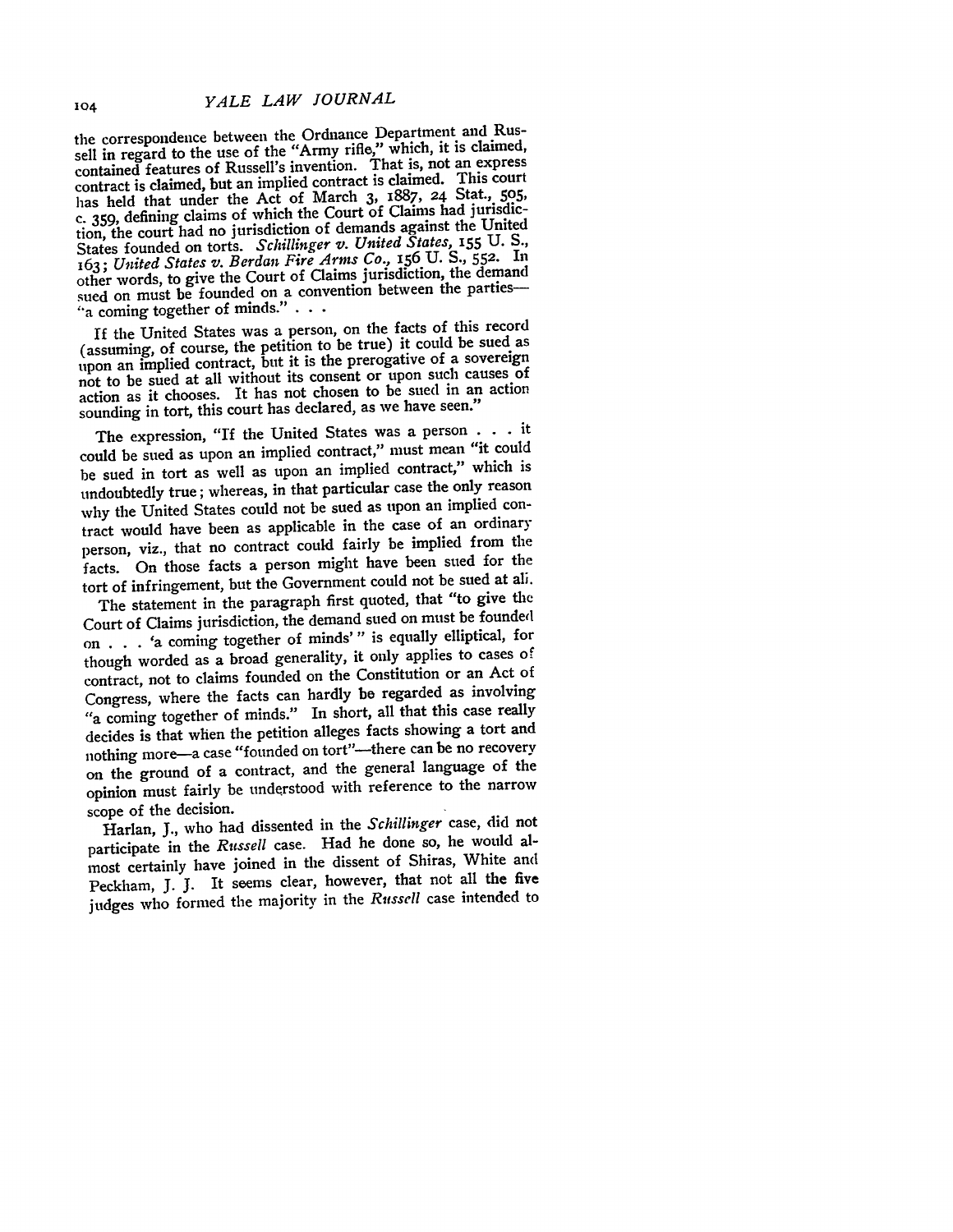maintain any such proposition as that the Government could not be sued for any cause of action involving a tort, for on the very same day four<sup>14</sup> out of the five joined with Harlan, J., in a decision which announced a more liberal rule. This case *(Dooley v. United States) 15* was one of the celebrated "Insular Cases," involving the constitutional status of Porto Rico. The suit was to recover duties upon imports from the United States to Porto Rico, collected first under the terms of the commanding general's proclamation, and afterwards under a customs tariff proclaimed by the President. Suit had been brought in one of the circuit courts, as a Court of Claims, and the jurisdiction was attacked. The Supreme Court's opinion referred to the four classes of cases above mentioned, saying, "The words 'not sounding in tort,' are in terms referable only to the fourth class of cases," and farther on in the same opinion Brown, J., said:

"In the cases under consideration the argument is made that the money was tortiously exacted, that the alternative of payment to the collector was a seizure and sale of the merchandise for the non-payment of duties; and that it mattered not that at common law an action for money had and received would have lain against the collector to recover them back. But whether the exactions of these duties were tortious or not; whether it was within the power of the importer to waive the tort and bring suit in the Court of Claims for money had and received, as upon an implied contract of the United States to refund the money in case it was illegally exacted, we think the case is one within the first class of cases specified in the Tucker Act of claims founded upon a law of Congress, namely, a revenue law, in respect to which class of cases the jurisdiction of the Court of Claims, under the Tucker Act, has been repeatedly sustained."

**Of** course, the same reasoning would apply in the case of a claim founded upon the Constitution, but in the subsequent case of *United States v. Lynah*,<sup>16</sup> the majority of the court failed to apply this reasoning, being unable to agree as to the ground on which their decision should be based. The suit was for the value of certain land which had been destroyed **by** flooding, due to the Government's erection of dams and other obstructions in the Savannah river. Five of the eight judges sitting sustained the claim, but only one of them (Brown, **J.)** did so exclusively on the

**10 188 U. S.,** 445.

**<sup>14</sup>**McKenna, *J.,* who wrote the majority opinion in *Russell v. United States,* was *not* one of the four.

**<sup>15 182</sup> U. S.,** 222.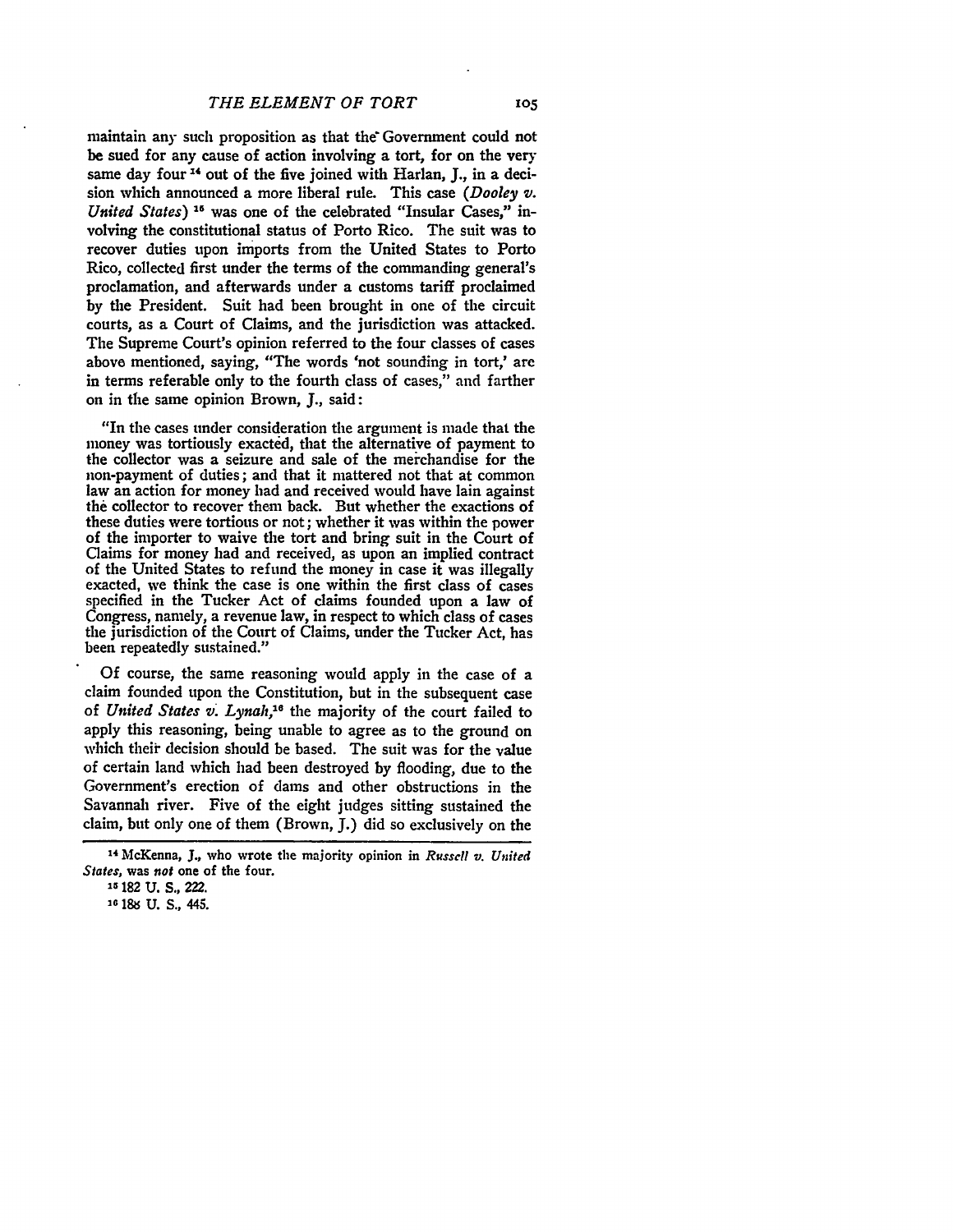ground that the case was an ordinary one of trespass to real estate, containing no element whatever of contract, and that as the claim was founded upon the Constitution, it was wholly erroneous to say that a 'contract should be implied. His view (as previously intimated in *Dooley v. United States)* was that the words of the statute, "not sounding in tort," were meant to refer exclusively to that particular class of cases in connection with which they were used, viz., actions for damages, liquidated or unliquidated. Two others of the majority held that the land had been taken by eminent domain, so that damages could be recovered under an implied contract, while the remaining two (Shiras and Peckham JJ.) held that recovery might be had on either ground. The three dissentients held that the land had not been taken at all but merely injured, and as two **of** them had formed part of the majority in the *Dooley* case, while the third had dissented in the *Russell* case, it is fair to assume that if a majority of the court could have agreed that the case involved a claim founded upon the Constitution, the doctrine announced in the *Dooley* case would have been directly reaffirmed.

It cannot be denied that the doctrine of *Dooley v. United States* involves a broader view of the Government's liabilities than was taken in the earlier cases. This doctrine, in fact, seems to be that of the dissenting judges in the *Schillinger* case, rather than that of the majority. Still, it must be remembered that the petition in the *Schillinger* case, which was very unskillfully drawn, positively averred a wrongful use of the patented invention, made no mention of constitutional rights, and merely referred to supposed statutory rights as follows:

"Your petitioners claim the right to recover the damages done to them **by** this wrong, and the saving or profit made **by** the United States, as the basis of this suit is upon their patent rights, which are founded upon the patent laws of the United States."

In argument the appellant's counsel did, it is true, attempt to base the claim upon the constitutional right to compensation for property taken, but the findings of fact had made the tort so prominent as to prevent the majority of the Supreme Court from seeing anything but tort in .the case. Had the petition rested exclusively upon the constitutional right of compensation, without stigmatizing the Government's acts as wrongful, and against the will of the claimants, the findings also would presumably have been differently worded, and another state of facts would have been presented.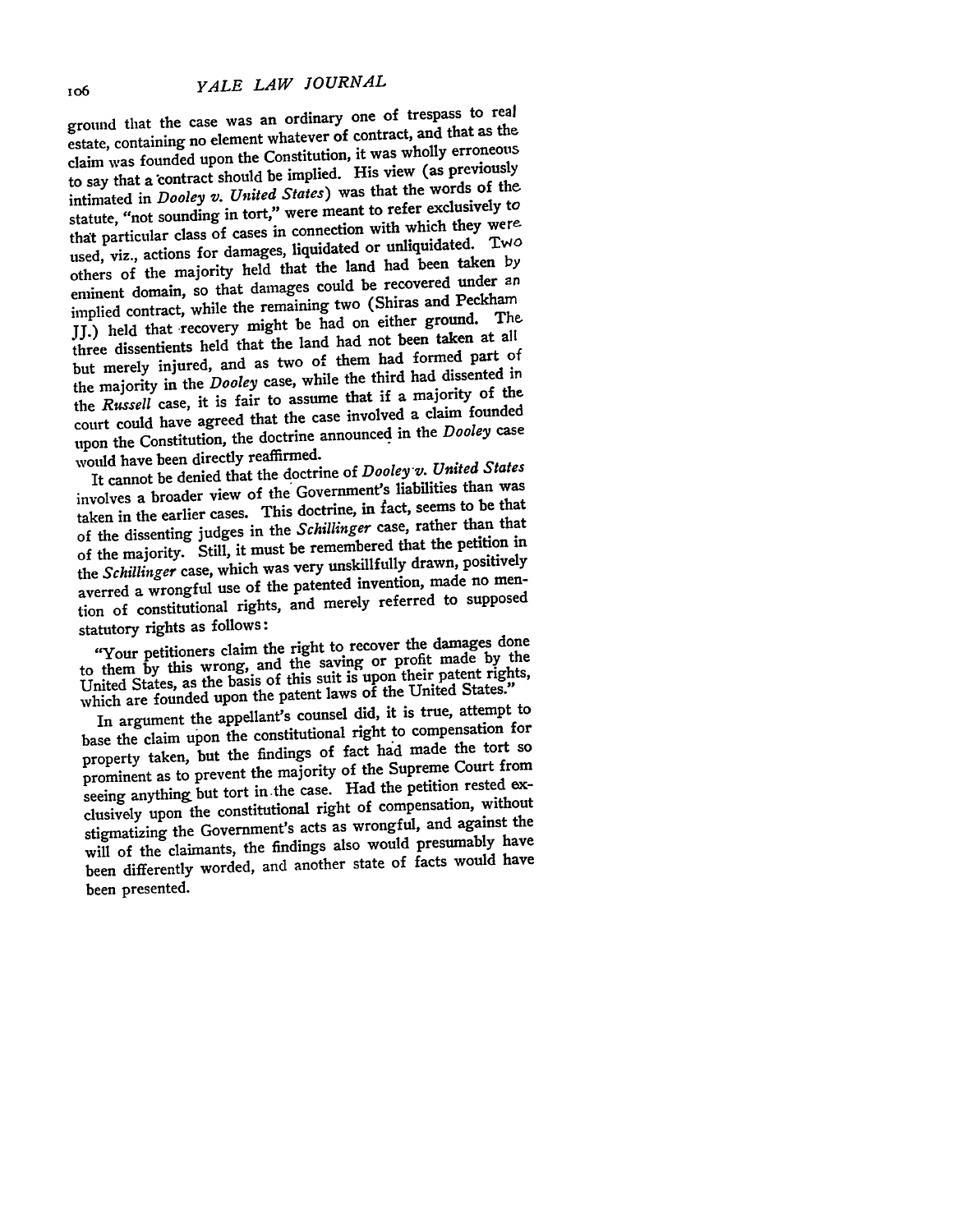Similarly in the *Russell* case the petition did not attempt to found the claim upon the Constitution, the claimants apparently believing that their only hope was that a contract might be implied from the facts, under the rather advanced doctrine which, as stated above, the Supreme Court had announced in regard to one of the patents in *United States v. Berdan Fire Arms Co.* It was held, however, that as both parties had treated the case all along as one of infringement, *i. e.,* tort, and had given no indication of willingness to make a contract, there was nothing from which a contract could be implied. Had the claim been based squarely upon constitutional rights, it is not unlikely that those rights would have been regarded as the vital point in the case, and the tort as subordinate, so that the doctrine of the *Dooley* case, simultaneously announced, might have covered the *Russell* case also.

The decision in the *Dooley* case was followed in *Basso v. United States,1 "* where the facts enabled the court to draw a very clear distinction between the personal torts of Government officers, and torts which violate the constitutional or statutory rights of a private individual as against the Government. In **1899,** while Porto Rico was still under a military government, the claimant was tried in the provisional court on the charge of having smuggled into the island certain articles of United States manufacture, and was sentenced to a fine of **\$I,5oo** and one month's imprisonment. The decision in the *Insular* cases subsequently established the fact that Porto Rico was not a foreign country, and hence that, in the absence of legislation **by** Congress, articles manufactured in the United States were not subject to any customs duty in the island, so that the claimant had not been guilty of any offense. His imprisonment was the personal tort of the officers who administered the government of Porto Rico, so that he had no recourse against the United States on account of it, but the imposition of the fine was a taking of his property, without authority of law, and for that taking he was entitled to recover, although it was also undoubtedly tortious. The Court of Claims said:

"Treating the judgment of the provisional court as void, as it must be, the fact results that the penalty **of** \$45oo exacted was without legal warrant. No greater right existed to demand a penalty for the non-payment of a customs duty than for the pay-

**<sup>17 40</sup> C.** Cis. R., 202.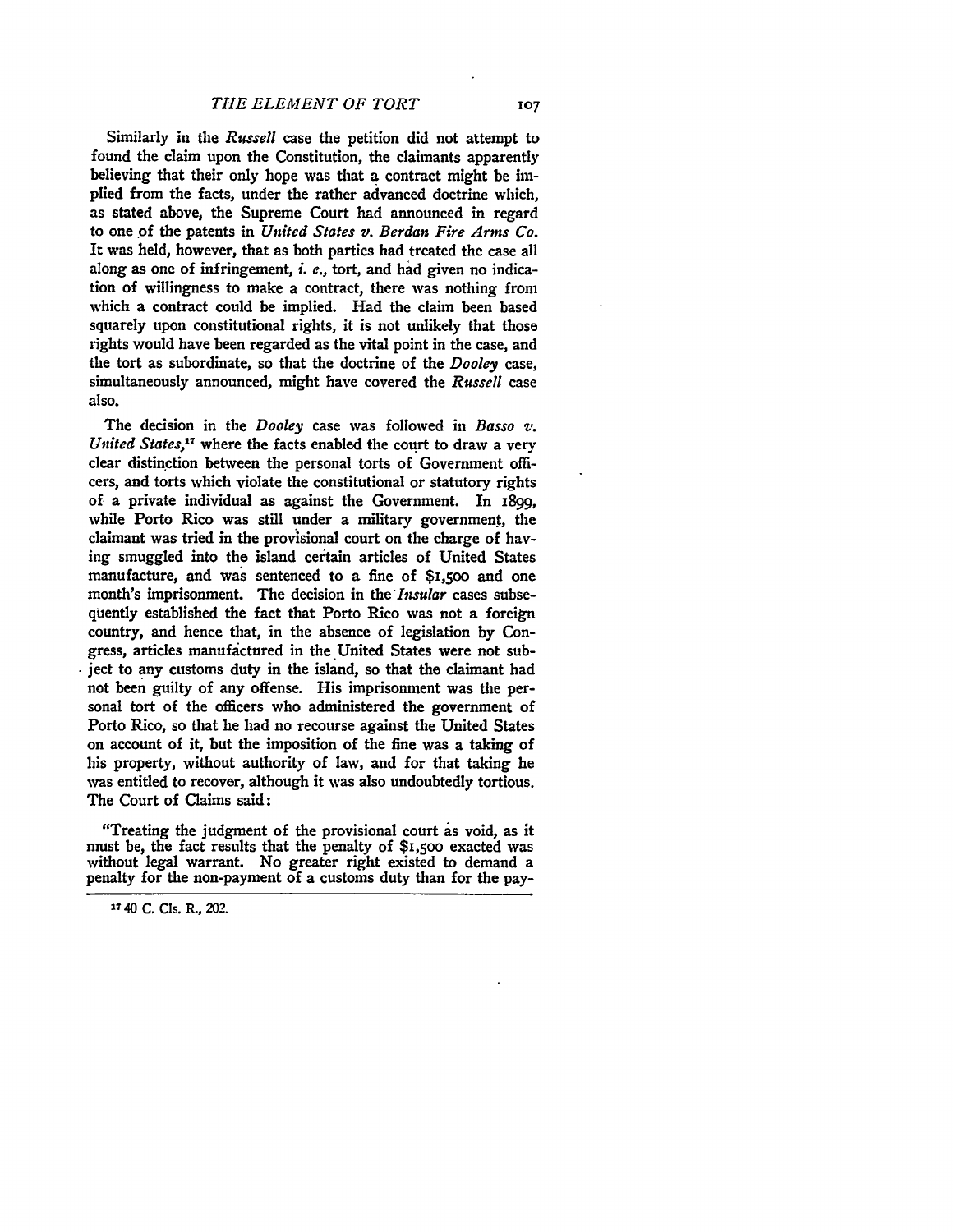ment of the duty itself. There was no authority of law to **de**mand the one cr the other. The defendant received and still retains it. Is there a,y reason it should not be refunded to plaintiff? There is none in legal contemplation nor in good morals. . . .

It is suggested this court has no jurisdiction of the cause because the action is for damages sounding in tort. This same point was before the court and received its judgment in the *Dooley* case **...**

Whether the present case be regarded as founded upon a law of Congress or upon a regulation of an Executive Department is immaterial, as the result **;s** the same in either case, for according to the decision in the *Dooley* case both classes are put upon the same footing with respect to tortious characteristics and the jurisdiction of the court established. In that case the court analyzed the jurisdiction of this court as conferred **by** the Tucker Act in this manner:

"The first section evidently contemplates four distinct classes of cases: (i) Those founded upon the Constitution or any law of Congress, with an exception of pension cases; **(2)** cases founded upon a regulation of an Executive Department; **(3)** cases of contract, express or implied, with the Government; (4) actions for damages, liquidated or unliquidated, in cases not sounding in tort. The words 'not sounding in tort' are in terms referable only to the fourth class of cases."

The present case is not for damages, liquidated or unliquidated, and the question of whether the exaction of the penalty was tortious or not is not involved in the case.

It should not be the province of the court to hunt for doubts of jurisdiction in a case like this, where all the demands of justice point to the right of plaintiff to be reimbursed the penalty unlawfully exacted. Judgment will be awarded against defendants for **\$1,500."**

The *Dooley* case has also been followed **by** the Circuit Court of Appeals for the Eighth Circuit in *Christie-Street Commission Co. v. United States,"'* involving a claim for repayment of internal revenue taxes illegally collected. The opinion states that the *Langford, Hill, Scizillingcr,* and *Lynah* cases, above cited, "determine only whether the claims, upon which the actions there under consideration were based, were founded upon contracts with the Government, and fail to decide what claims are founded upon the laws of Congress." The opinion then cites the passage above quoted from *Dooley* v. *United States,* and says:

**<sup>1</sup>s 136** Fed., **326.**